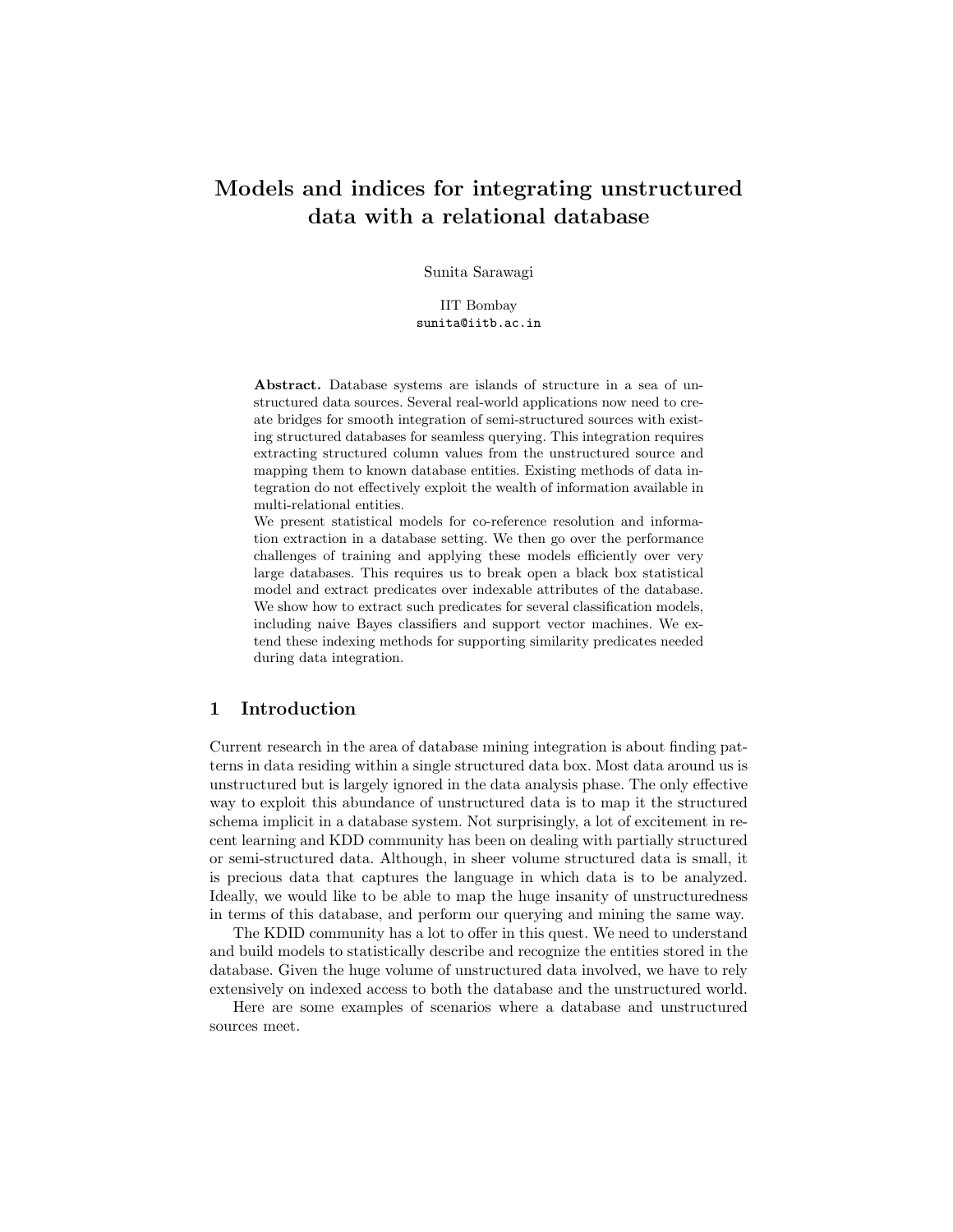Consider a company selling electronics products that maintains a table of its products with their features as column names. Companies routinely monitor the web to find competing companies offering products with similar features and to find reviews of newly introduced features. Ideally, they would like to map these unstructured webpages to additional rows and columns in their existing products database.

Another interesting area where there is strong need for integrating unstructured data with a structured database is personal information management systems. These systems organize all information about an individual in a structured fixed-schema database. For example, the PIM would contain structured entries for documents along with their titles, authors and citations organized as a bibtex entry, people including colleagues and students along with their contact information, projects with topics, members and start dates. Links between the structured entities, like members pointing to people and authors pointing to people, establish relationships between the entities. Such an interlinked database opens up the possibility of a query interface significantly richer than has been possible through grep on file-based unstructured desktops.

Given the legacy of existing file-based information systems, the creation of such a database will not happen naturally. Separate data integration processes are required to map unstructured data as it gets created as files into the existing structured database. For example, as a user downloads a paper he would like the bibtex entry of the paper to get automatically extracted and added in his PIM. When a resume appears in an email, he might want to link them to relevant projects.

This is a difficult problem involving several stages of information gathering, extraction and matching. We are very far from this goal. In this article, I will go over the pieces of the puzzle that are relevant and being solved today. We explicitly limit the scope to the following concrete problem. We are given a large multi-relational database and an optional small labeled unstructured set. Our goal is to perform the following on an input unstructured string:

- Extract attributes corresponding to columns names in the database and assign relationships through foreign keys when attributes span multiple linked tables. We call this the information extraction problem.
- Map the extracted entities to existing entries in the database if they match, otherwise, create new entries. We call this the matching problem.

On each of these subproblems a lot of work has already been done. These span a number of approaches starting from manually-tuned set of scripts to plain lookup-based methods to a bewildering set of pattern learning-based methods. However, there is still a need to develop unified solutions that can exploit existing networked structured databases along with labeled unstructured data. We would like a proposed solution to have the following properties:

– Automated, domain-independent, database-driven: Our goal is to design a system that does the integration in as domain-independent and automated a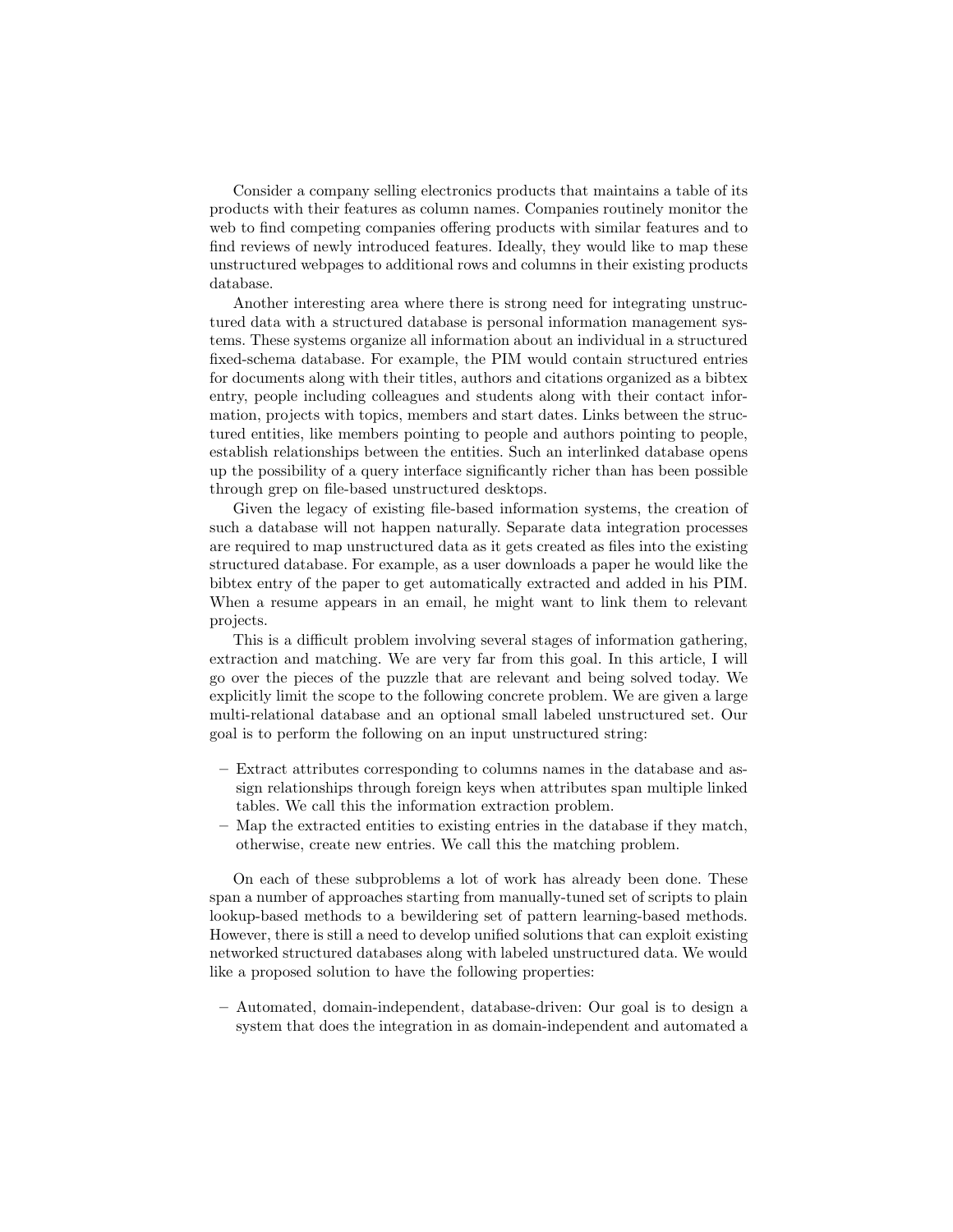manner as possible. Ideally, the database system should be the only domainspecific component of the whole system. We should exploit it in the most effective way possible.

- Unified learning-based model for all integration tasks: Instead of building one classifier/strategy for recognizing year fields and another one for authornames and a third one for geography, we want a unified model that recognizes all of these through a single global model.
- Probabilistic output for post-querying and mining: We prefer a model that can output probabilities with each extraction/matching it outputs. Integration is not a goal by itself. It is often followed by large aggregate queries and soft-results with probabilities will provide better answers to these queries.
- Exploit all possible clues for extraction/matching in a simple combined framework: Real-life extraction problems will need to exploit a rich and diverse set of clues spanning, position, font, content, context, match in dictionary, part-of-speech, etc. We want an extensible model where it is easy to add such clues in a combined framework.
- Efficient, incremental training and inferencing: Finally we would like the system and the trained models to continuously evolve with the addition of new data and user corrections.

Conditional Random Fields [\[6,](#page-8-0)[11\]](#page-9-0), a recently proposed form of undirected graphical models, is holding great promise in taking us toward this goal. I will present an overview of CRFs and later concentrate on how they apply for extraction and matching tasks.

## 2 Conditional Random Fields

We are given x a complex object like a record or a sequence or a graph for which we need to make *n* interdependent predictions  $y = y_1 \dots y_n$ . During normal classification we predict one variable. Here the goal is to predict  $n$  variables that are not all independent. The dependency between them is expressed as a graph G where nodes denote the random variable y and an edge between two nodes  $y_i$ and  $y_j$  denotes that these variables are directly dependent on each other. Any other pair of nodes  $y_i$  and  $y_k$  not connected by a direct edge are independent of each other given the rest of the nodes in the graph. This graph allows the joint probability of  $y$  (given  $x$ ) to be factorized using simpler terms as:

$$
\Pr(\mathbf{y}|\mathbf{x}) = \frac{\Phi(\mathbf{y}, \mathbf{x})}{Z(\mathbf{x})} = \frac{\prod_{\mathbf{c}} \Phi_c(\mathbf{y}_\mathbf{c}, \mathbf{x}, \mathbf{c})}{Z(\mathbf{x})}
$$

This provides a discriminative model of  $y$  in terms of  $x$ . The  $c$  terms refer to cliques in the graph. For each clique a potential function captures the dependency between variable  $y_c$  in the clique. The denominator  $Z(x)$  is a normalizer and is equal to  $\sum_{\mathbf{y}'} \Phi(\mathbf{y}', \mathbf{x})$ . In exponential models, the potential function takes the form:

$$
\Phi_c(\mathbf{y_c}, \mathbf{x}, \mathbf{c}) = \exp(\sum_m w_m f_m(\mathbf{y_c}, \mathbf{x}, c))
$$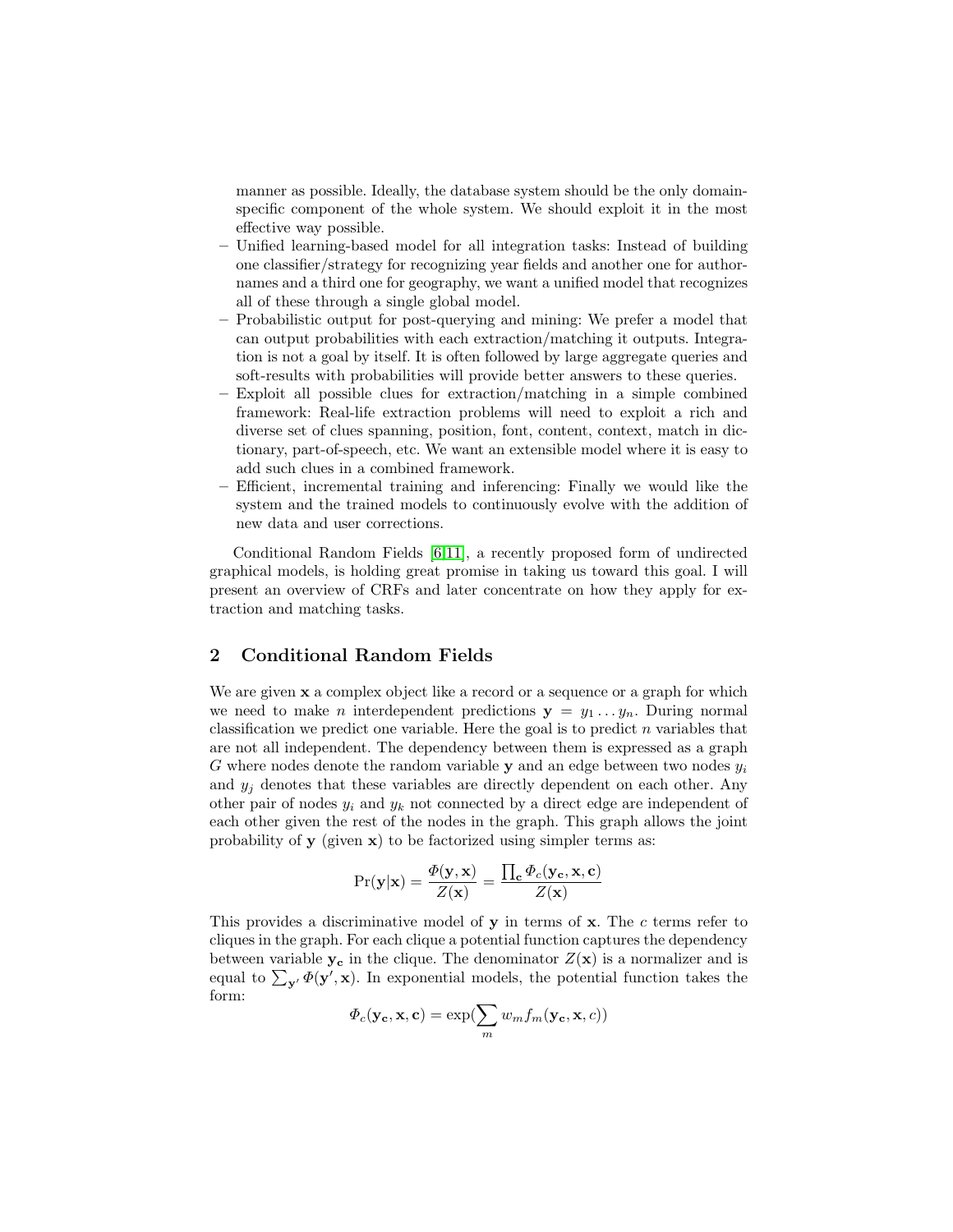The terms within the exponent are a weighted sum of features that capture various properties of the variables  $y_c$ , x, c. Features can take any numerical value and are not required to be independent of one other. This is one of the strengths of the exponential models because it allows a user to exploit several properties of data that might provide clues to its label without worrying about the relationship among them. The  $w_m$  terms are the parameters of the model and are learnt during training. We will use **W** to denote the vector of all  $w_m$ s.

The inference problem for a CRF is defined as follows: given  $W$  and  $x$ , find the best labels,  $\mathbf{y}: y_1, y_2 \ldots, y_n$ 

$$
\mathrm{argmax}_{\mathbf{y}} \Pr(\mathbf{y}|\mathbf{x}) = \mathrm{argmax}_{\mathbf{y}} \sum_{c} \mathbf{W}.\mathbf{f}(y_c, \mathbf{x}, c)
$$

In general it is too expensive to enumerate all possible values of each of the ys and pick the best. However, the limited dependency among variables can be exploited to significantly reduce this complexity. The message passing algorithm is a popular method of solving various kinds of inference problems on such graphs. For a graph, without cycles it can find the best y and/or various marginals of the distribution in at most two passes over the graph. In a graph with cycles it is used to provide an approximation. An excellent survey of these techniques and how they solve the problems of training and inferencing appear in [\[5\]](#page-8-1).

We will now see how various forms of information extraction and matching problems can be modeled within this unifying framework of conditional random fields.

## 3 Information Extraction(IE)

Traditional models for information extraction take as input labeled unstructured data and train models that can then extract the labeled fields from unseen unstructured data. We will review these first. Next, we will see how these can be extended to exploit an existing large database of structured entities.

#### 3.1 IE using only labeled unstructured data

The state of the art methods of IE model extraction as a sequential labeling problem. Typically, IE models treat the input unstructured text as a sequence of tokens  $\mathbf{x} = x_1 \dots x_n$  which need to be assigned a corresponding sequence of labels  $y = y_1 \dots y_n$  from a fixed set Y. The label at position i depends only on its previous label, thus the corresponding dependency graph on the variables is a chain. For instance, x might be a sequence of words, and y might be a sequence in  $\{I, O\}^{|x|}$ , where  $y_i = I$  indicates "word  $x_i$  is inside a name" and  $y_i = O$  indicates the opposite. The simpler chain structure of the graph allows for more efficient training and inferencing as discussed in [\[11\]](#page-9-0). The conditional form of the CRF models allows us to exploit a variety of useful features without worrying about whether these overlap or not. For example, we can add features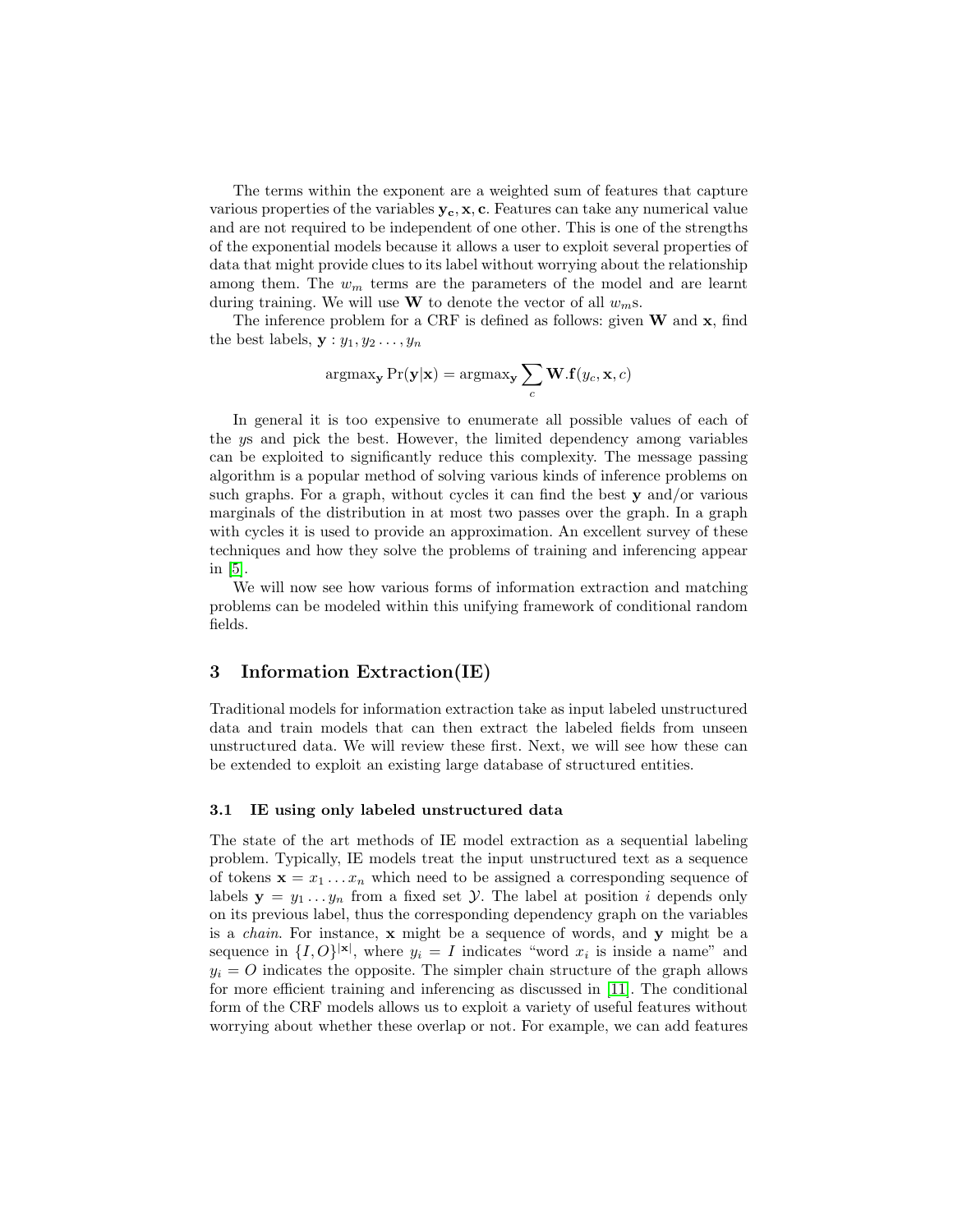that capture the following diverse kinds of properties of a word: word ends in "-ski", word is capitalized, word is part of a noun phrase, word is under node X in WordNet, word is in bold font, word is indented, next two words are "and Associates", previous label is "Other".

#### 3.2 IE using labeled data and structured databases

We now consider the case where in addition to the labeled data, we have large databases of entity names. For example, in trying to extract journal names from citations, we can have access to an existing list of journals in a bibtex database.

The conditional model provides one easy way to exploit such databases of entities. Assume we have columns in the database corresponding to different entity types like people and journals that we wish to extract. We simply add one additional binary feature for each such column  $D$ ,  $f_D$  which is true for every token that appears in that column of entity names: *i.e.*, for any token  $x_i$ ,  $f_D(x_i) = 1$  if  $x_i$  matches any word of the entity column D and  $f_D(x_i) = 0$ otherwise. This feature is then treated like any other binary feature, and the training procedure assigns an appropriate weighting to it relative to the other features.

The above scheme ignores the fact that entity names consist of multiple words. A better method of incorporating multi-word entity names was proposed by Borthwick et al [\[1\]](#page-8-2). They propose defining a set of four features,  $f_{D.unique}$ ,  $f_{D. first}$ ,  $f_{D. last}$ , and  $f_{D. continue}$ . For each token  $x_i$  the four binary dictionary features denote, respectively: (1) a match with a one-word dictionary entry, (2) a match with the first word of a multi-word entry, (3) a match with the last word of a multi-word entry, or, (4) a match with any other word of an entry. For example, the token  $x_i$ ="flintstone" will have feature values  $f_{D.unique}(x_i) = 0$ ,  $f_{D.first}(x_i) = 0, f_{D.continue}(x_i) = 0, \text{ and } f_{D.last}(x_i) = 1$  (for the column D consisting of just two entries: "frederick flintstone" and "barney rubble".

A major limitation of both of these approaches is that the proposed exact match features cannot handle abbreviations and misspellings in unstructured source. For example, a person names column might contain an entry of the form "Jeffrey Ullman" whereas the unstructured text might have "J. Ullmann". This problem can be solved by exploiting state-of-the-art similarity metrics like edit distance and TF-IDF match [\[3\]](#page-8-3). The features now instead of being binary are real-valued and return the similarity measure with the closest word in a dictionary.

A second limitation is that single word classification prevents effective use of multi-word entities in dictionaries. Similarity measures on individual words is less effective than similarity of a text segment to an entire entry in the dictionary. We address this limitation by extending CRFs to do semi-markov modeling instead of the usual markov models. In a semi-markov model we classify segments (consisting of several adjacent words) instead of individual words. The features are now defined over segments and this allows us to use as features similarity measures between a segment and the closest entry in the entity column. During inference, instead of finding a fixed sequence of labels  $y_1 \ldots y_n$  we find the best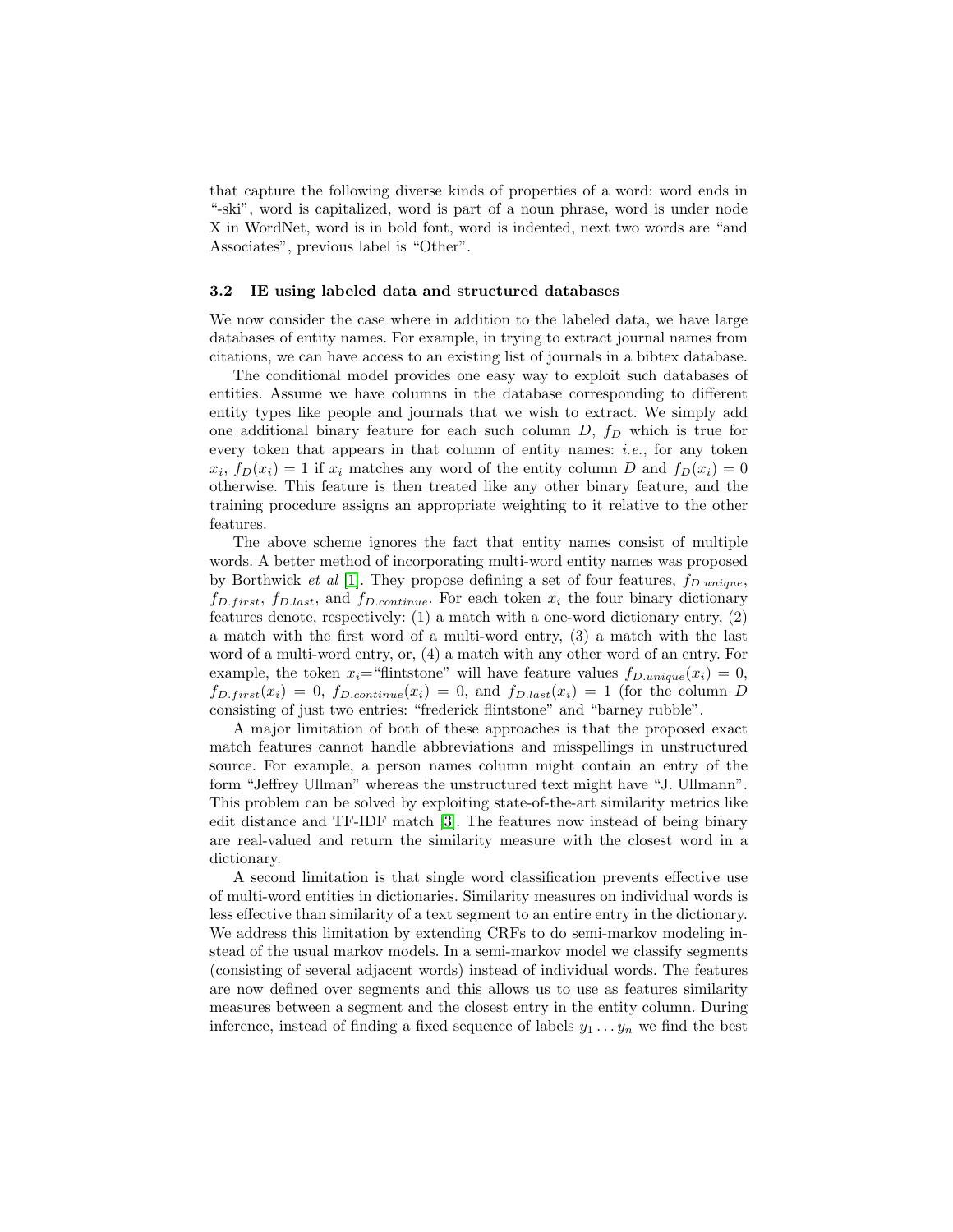method of segmenting the text and assign labels for each segment. Although, computationally this appears formidable, we can design efficient dynamic programming algorithms as shown in [\[4\]](#page-8-4) and [\[9\]](#page-9-1).

Experimental results on five real-life extraction tasks in the presence of large database of entity names show that the semi-markov models along with the use of similarity features increase the overall F1 accuracy from 46% to 58%.

We believe that semi-markov models hold great promise in providing effective use of multi-word databases for IE. More experiments are needed to establish the usefulness of this approach in a general multi-column setting. An interesting direction of future work is how existing foreign key/primary key relationships can be exploited to get even higher accuracies.

## 4 Entity Matching

We now consider the problem of matching an extracted set of entities to existing entries in the database. In the general case, an input unstructured record will be segmented into multiple types of entities. For example, a citation entry can be segmented into author names, title, journal names, year and volume. The existing database will typically consist of multiple tables with columns corresponding to the extracted entities and linked through foreign and primary keys.

### <span id="page-5-0"></span>4.1 Pair-wise single-attribute matching

Consider first the specific problem of matching a single extracted entity to a column of entity names, if it exists and returning "none-of-the-above" if it does not. Typically, there are several non-trivial variations of an entity name in the unstructured world. So, it is hard to hand-tune scripts that will take into account the different variations and match an extracted entity to the right database entry. We therefore pursue the learning approach where we design a classifier that takes as input various similarity measures between a pair of records and returns a "0" if the records match and a "1" otherwise. This is a straight-forward binary classification problem where the features are real-valued typically denoting various kinds of similarity functions between attributes like Edit distance, Soundex, N-grams overlap, Jaccard, Jaro-Winkler and Subset match [\[3\]](#page-8-3). Thus, we can use any binary classifier like SVM, decision trees, logistic regression. We use a CRF with a single variable for later extensibility. Thus, given a record pair  $(x_1x_2)$ , the CRF predicts a  $y$  that can take values 0 or 1 as

<span id="page-5-1"></span>
$$
Pr(y|x_1, x_2) = \frac{exp(\mathbf{W}.\mathbf{F}(y, x_1, x_2))}{Z(x_1, x_2)}
$$
(1)

The feature vector  $\mathbf{F}(y, x_1, x_2)$  corresponds to various similarity measures between the records when  $y = 1$ .

An important concern about this approach is efficiency. During training we cannot afford to create pairs of records when the number of records is large.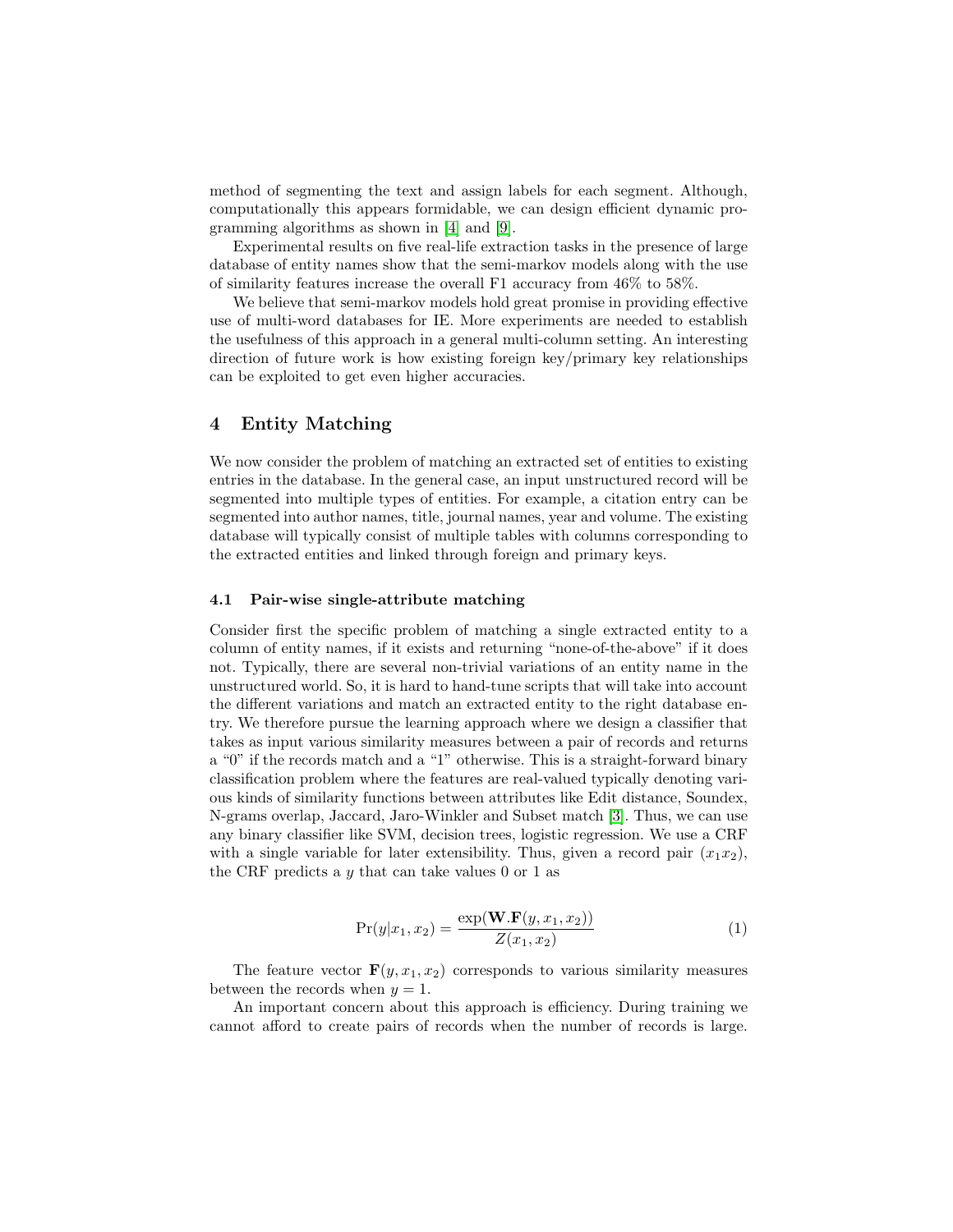Typically, we can use some easy filters like only include pairs which have at least one common n-gram to reduce cost. During prediction too we cannot afford to explicitly compute the similarity of an input record with each entry in the database. Later we will discuss how we can index the learnt similarity criteria for considering only a subset of records with which to match.

#### 4.2 Grouped entity resolution

The "match" relation is transitive in the sense that if a record  $r_1$  matches with  $r_2$  and  $r_2$  matches with  $r_3$  than  $r_1$  has to match with  $r_3$ . When the input is a group of records instead of a single record as in the previous section, the pairwise independent classification approach can output predictions that violate the transitivity property. McCallum and Wellner [\[7\]](#page-8-5) show how the CRF framework enables us to form a correlated prediction problem over all input records pairs, so as to enforce the transitivity constraint.

Assume new the sets of records are not already in the database. Given several records  $x=x_1, x_2, \ldots x_n$ , we find  $n^2$  predictions,  $y = y_{ij} : 1 \le i \le n, 1 \le j \le n$ so as to enforce transitivity

$$
\Pr(\mathbf{y}|\mathbf{x}) = \frac{\exp(\sum_{i,j} \mathbf{W}.\mathbf{F}(y_{ij}, x_i, x_j) + \sum_{i,j,k} w'.f(y_{ij}, y_{ik}, y_{jk}))}{Z(\mathbf{x})}
$$

The value of the feature  $f(y_{ij}, y_{ik}, y_{jk})$  is set to 0 whenever transitivity constraint is preserved otherwise it is set to  $-\infty$ . This happens when exactly two of the three arguments are set to 1.

The above formulation reduces to a graph partitioning problem whose exact solution is hard. However, it is possible to get good approximate solutions as discussed in [\[7\]](#page-8-5). The authors show that compared to simple pair-wise classification, the combined model increases the accuracy of two noun co-referencing tasks from 91.6% to 94% and 88.9% to 91.6% respectively.

#### 4.3 Grouped multi-attribute entities

In the general case, the entity groups to be matched will each consist of multiple attributes. Grouped matching of multi-attribute records presents another mechanism of increasing accuracy by exploiting correlated predictions using a graphical model like CRF as discussed in [\[8\]](#page-9-2). Consider the four citation records below (from [\[8\]](#page-9-2)).

| Record Title |                                                             | Author        | Venue        |
|--------------|-------------------------------------------------------------|---------------|--------------|
| b1           | Record Linkage using CRFs                                   | Linda Stewart | $ KDD-2003$  |
| b2           | Record Linkage using CRFs                                   | Linda Stewart | $9th$ SIGKDD |
| b3           | Learning Boolean Formulas                                   | Bill Johnson  | $ KDD-2003 $ |
| b4           | Learning of Boolean Expressions William Johnson" 9th SIGKDD |               |              |

The similarity between b1 and b2 could be easy to establish because of the high similarity of the title and author fields. This in turn forces the venues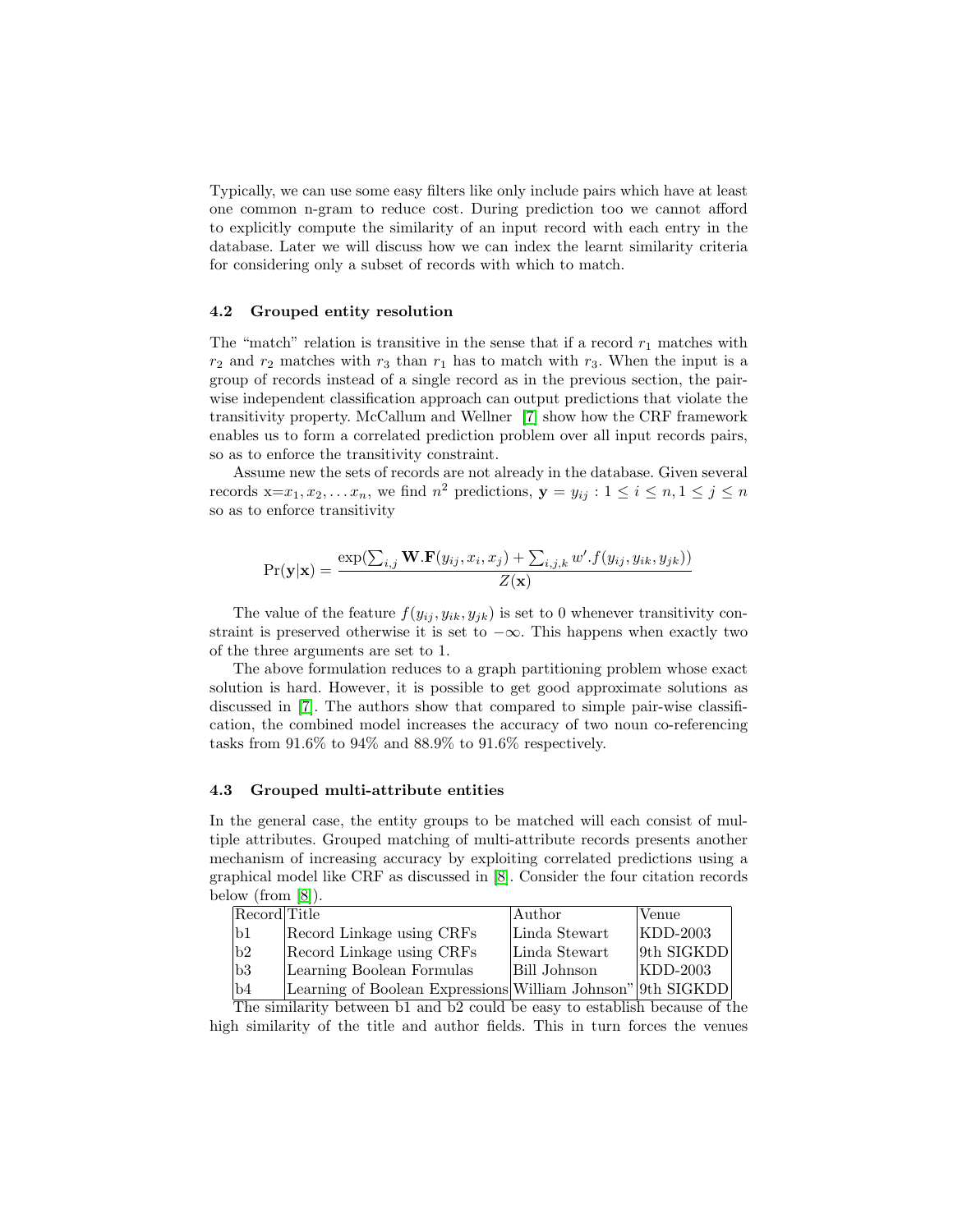"KDD-2003", "9th SIGKDD" to be called duplicates even though intrinsic textual similarity is not too high. These same venue names are shared between b3 and b4 and now it might be easy to call b3 and b4 duplicates in spite of not such high textual similarity between the author and title fields.

Such forms of shared inferencing are easy to exploit in the CRF framework. Associate variables for predictions for each distinct attribute pair and each record pair. In the formulation below, the first set of terms express the dependency between record pair predictions and predictions of attributes that they contain. The second set of terms exploits the text of the attribute pairs to predict if they are the same entity or not.

$$
\Pr(\mathbf{y}|\mathbf{x}) = \frac{\exp(\sum_{i,j}\sum_{k}\mathbf{W}.\mathbf{F}(y_{ij}, A_{ij}^k) + \mathbf{W}'.\mathbf{F}'(A_{ij}^k, x_i.a^k, x_j.a^k))}{Z(\mathbf{x})}
$$

The main concern about such formulations is the computation overhead and [\[8\]](#page-9-2) presents some mechanisms for addressing them using graph partitioning algorithms. The combined model is shown to increase the match accuracy of a collection of citations from 84% to 87% ([\[8\]](#page-9-2)).

## 5 Indices for efficient inferencing

For both the extraction and matching tasks, efficient processing will require that we break open the classification function learnt by a CRF and define appropriate indices so that we can efficiently select only that data subset that will satisfy a certain prediction. All aspects of this problem are not yet solved.

We will next consider a specific matching scenario of Section [4.1](#page-5-0) where it is possible to design indices to reduce the number of entries in the database with which a query record is compared.

After the model in Equation [1](#page-5-1) is trained we have a weight vector  $W$  for each feature in the vector  $\mathbf{F}(y, x_1, x_2)$ . When applying this model during inferencing, we are given a string  $x_q$  and our goal is to find the  $x_j$ -s from the database with the largest value of  $\mathbf{W} \cdot \mathbf{F}(1, x_q, x_j)$ . We claim that for most common similarity features, this function can be factorized as

$$
\mathbf{W} \cdot \mathbf{F}(1, x_q, x_j) = w_1(x_q) f_1(x_j), \dots w_r(x_q) f_r(x_j).
$$

Consider an example: The original function is:

$$
\mathbf{W} \cdot \mathbf{F}(1, x_q, x_j) = 0.3 \text{ tf} - idf(x_j, x_q) + 0.4 \text{ common-words}(x_j, x_q)
$$

. This can be rewritten as:

$$
\sum_{word e \in x_q} (0.3 \text{ weight}(e, x_q) \text{weight}(e, x_j) + 0.4[e \in x_j])
$$

The factorized form above allows us to index the data for efficiently finding the best match for a given query record as follows. We create inverted index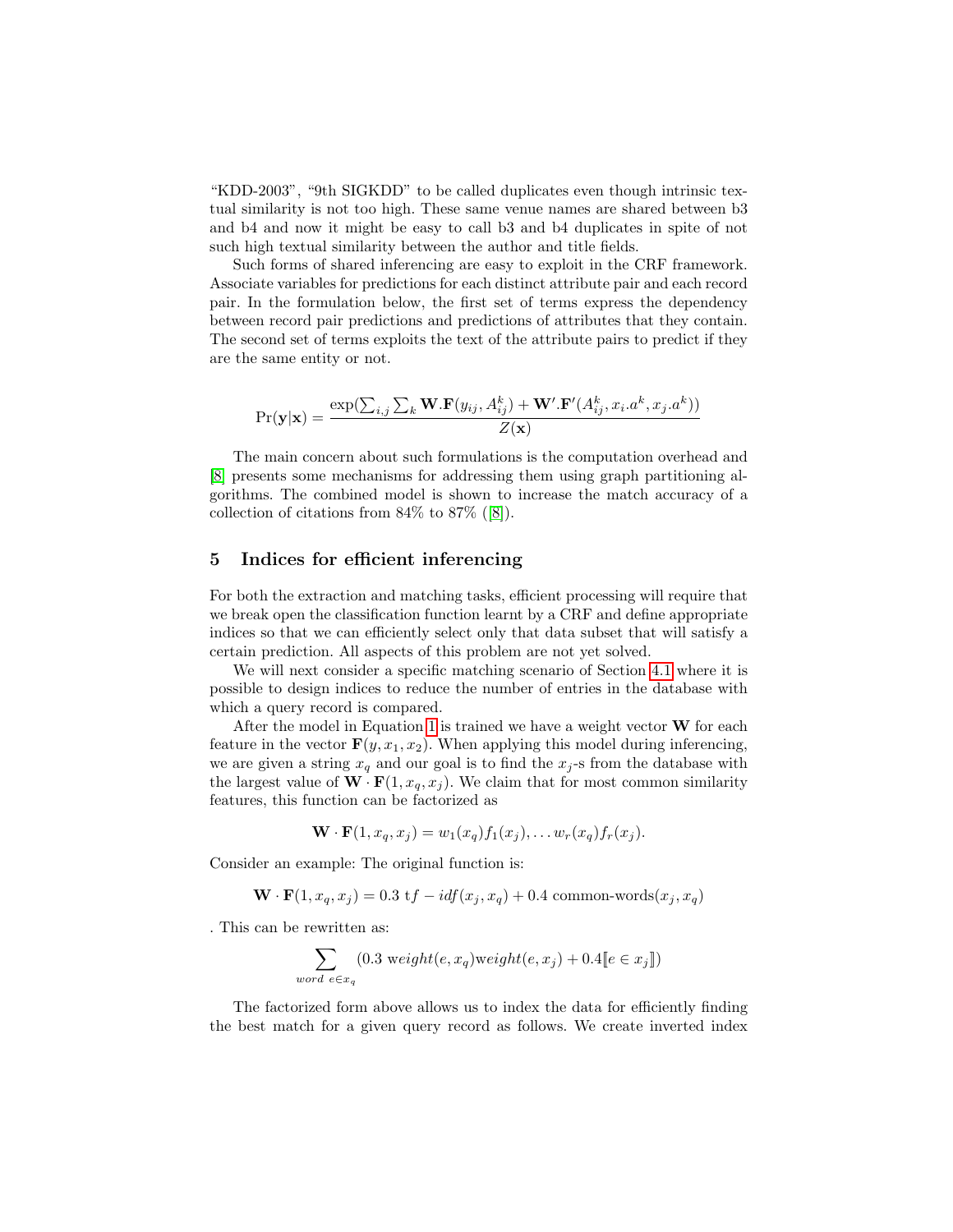for each of the r features  $f_i$ . Thus, for each feature we keep the list of (record identifiers, feature-value) pair for all records that have a non-zero value of the feature. The query records assigns a weight for a subset of these features. We create a weighted merge of these lists to find the record identifiers that will have the largest value of the dot-product. A number of techniques have been proposed in the database or IR literature to efficiently perform this merge and find the top-k matching records without performing the full merge. These details can be found in [\[10,](#page-9-3)[2,](#page-8-6)[12\]](#page-9-4).

A number of interesting problems in designing indices for pulling parts that are likely to contain entities of a given type still remain. We can expect to see lot of work in this area in the future.

## 6 Conclusion

In this article we motivated the research area of developing techniques for information extraction and integration by exploiting existing large databases. Recent advances in graphical models provide a unified framework for structure extraction and reference resolution. This is a call to researchers in the KDD community to investigate the problems of developing practical models for these problems and providing methods for efficient training and inferencing.

# References

- <span id="page-8-2"></span>1. A. Borthwick, J. Sterling, E. Agichtein, and R. Grishman. Exploiting diverse knowledge sources via maximum entropy in named entity recognition. In Sixth Workshop on Very Large Corpora New Brunswick, New Jersey. Association for Computational Linguistics., 1998.
- <span id="page-8-6"></span>2. Surajit Chaudhuri, Kris Ganjam, Venkatesh Ganti, and Rajeev Motwani. Robust and efficient fuzzy match for online data cleaning. In SIGMOD, 2003.
- <span id="page-8-3"></span>3. William W. Cohen, Pradeep Ravikumar, and Stephen E. Fienberg. A comparison of string distance metrics for name-matching tasks. In Proceedings of the IJCAI-2003 Workshop on Information Integration on the Web (IIWeb-03), 2003. To appear.
- <span id="page-8-4"></span>4. William W. Cohen and Sunita Sarawagi. Exploiting dictionaries in named entity extraction: Combining semi-markov extraction processes and data integration methods. In Proceedings of the Tenth ACM SIGKDD International Conference on Knowledge Discovery and Data Mining, 2004. To appear.
- <span id="page-8-1"></span>5. M. I. Jordan. Graphical models. Statistical Science (Special Issue on Bayesian Statistics), 19:140–155, 2004.
- <span id="page-8-0"></span>6. John Lafferty, Andrew McCallum, and Fernando Pereira. Conditional random fields: Probabilistic models for segmenting and labeling sequence data. In Proceedings of the International Conference on Machine Learning (ICML-2001), Williams, MA, 2001.
- <span id="page-8-5"></span>7. Andrew McCallum and Ben Wellner. Toward conditional models of identity uncertainty with application to proper noun coreference. In Proceedings of the IJCAI-2003 Workshop on Information Integration on the Web, pages 79–86, Acapulco, Mexico, August 2003.